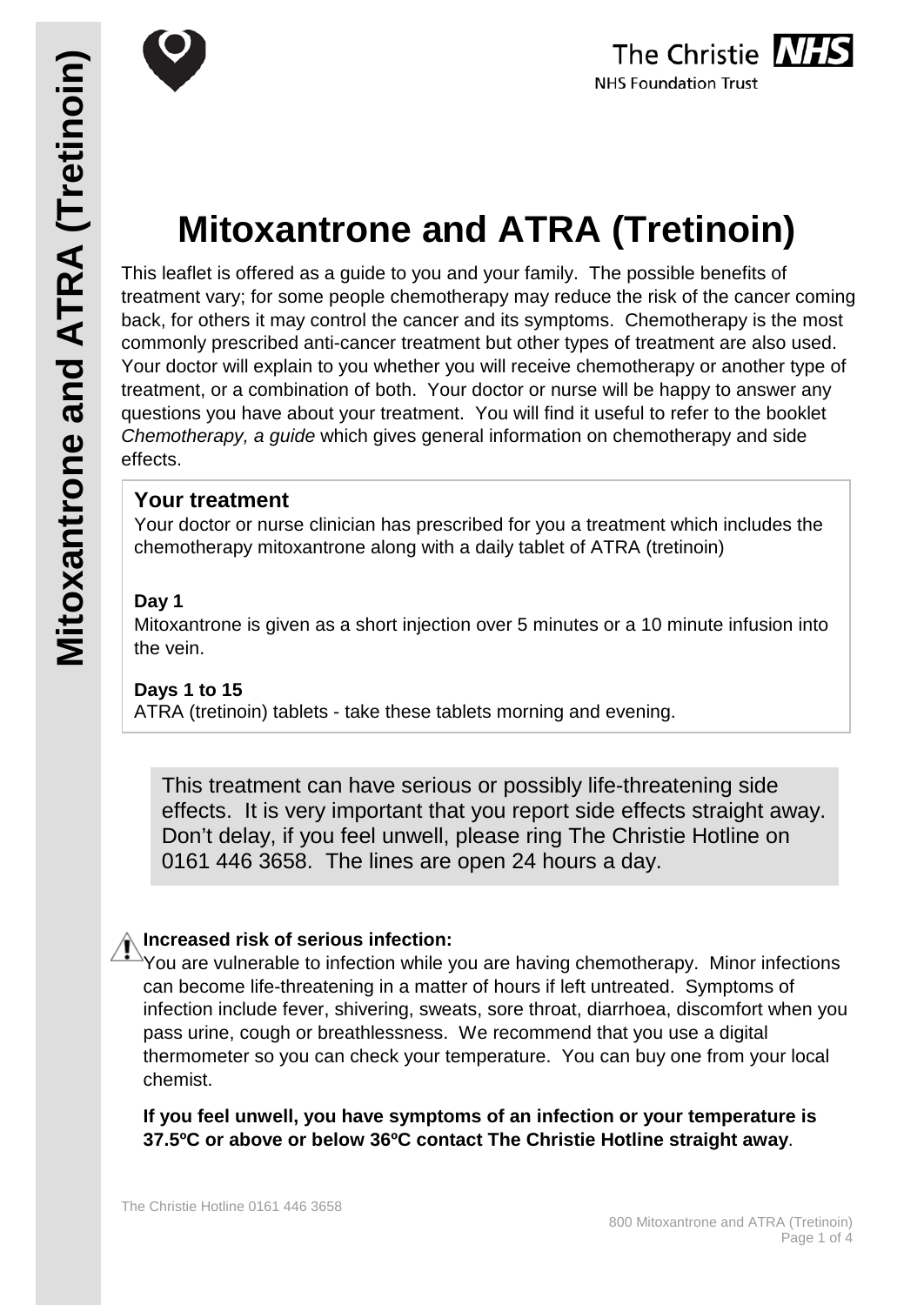# **Possible side effects**

Chemotherapy can cause many different side effects. Some are more likely to occur than others. Everyone is different and not everyone gets all the side effects. Most side effects are usually temporary, but in some rare cases they can be life-threatening. It is important to tell your hospital doctor or nurse about any side effects so they can be monitored and, where possible, treated.

#### **Common side effects (more than 1 in 10)**

#### • **Anaemia (low number of red blood cells)**

While having this treatment you may become anaemic. This may make you feel tired and breathless. Let your doctor or nurse know if these symptoms are a problem. You may need a blood transfusion.

#### • **Bruising or bleeding**

This treatment can reduce the production of platelets which help the blood clot. Let your doctor know if you have any unexplained bruising or bleeding, such as nosebleeds, bloodspots or rashes on the skin, and bleeding gums. You may need a platelet transfusion.

#### • **Nausea and vomiting (sickness)**

The severity of this varies from person to person. Anti-sickness medication may be given along with your chemotherapy to prevent this. You may also be given antisickness tablets to take at home. If you continue to feel or be sick, contact your GP or this hospital, because your anti-sickness medication may need to be changed or increased.

#### • **Lethargy**

Some chemotherapy may make you feel tired and lacking in energy. It can be frustrating when you feel unable to cope with routine tasks. If you do feel tired, take rest and get help with household chores. If necessary, take time off work. Gentle exercise such as walking can be beneficial.

#### • **Headaches and bone pain**

ATRA (tretinoin) can cause headaches and bone pain. If you experience this please tell your doctor or nurse who can give you painkillers.

#### • **Hair loss**

Hair loss is usually total. The hair falls out gradually 10 to 14 days following your first course of treatment. The time scale varies from person to person. Please remember that it is a temporary side effect and your hair will grow back when your treatment is completed. If you would like an appointment with the wig service, this can be arranged for you. Ask the staff for a copy of the 'Wig fitting service'*.*

#### • **Discolouration of urine**

Because of its blue/green colour, mitoxantrone may make your urine go green in colour. This is temporary and should only last for the first 24 hours following each treatment.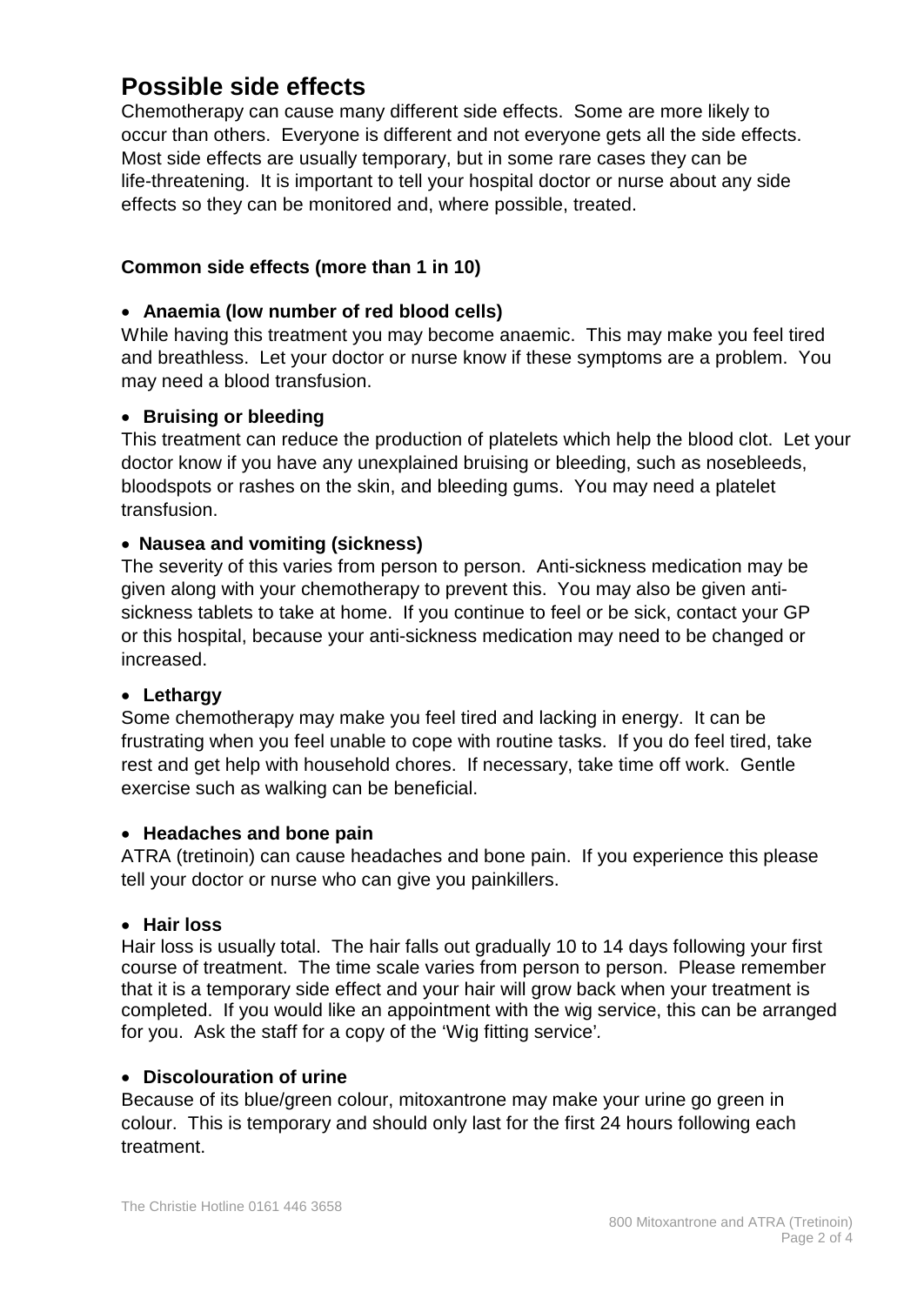#### **Uncommon side effects (less than 1 in 10)**

#### • **Sore mouth**

Your mouth may become sore or dry, or you may notice small mouth ulcers during this treatment. Drinking plenty of fluids and cleaning your teeth regularly and gently with a soft toothbrush can help to reduce the risk of this happening. We can prescribe a mouthwash for you to use during treatment. You can dilute this with water if your mouth is sore. Ask your doctor or nurse for further advice. There is also general mouth care information in the chemotherapy booklet. If you continue to have a sore mouth, please contact The Christie Hotline.

#### • **Upset bowels**

You may get upset bowels with this chemotherapy:

**Diarrhoea.** If this is a mild problem while you are having treatment, anti-diarrhoea medication can be bought from a pharmacy or prescribed by your GP for a temporary period until this is resolved. If the problem persists or becomes severe, do not delay in contacting this hospital. Ask the staff for a copy of 'Eating: Help Yourself' which has useful ideas about diet when you are having treatment.

**Constipation.** Try to drink plenty of fluids and eat foods high in fibre. Tell your doctor who may prescribe a suitable laxative.

#### **Rare side effects (less than 1 in 100)**

#### • **Vein pain**

Mitoxantrone may cause pain along the vein during and after treatment. This should be temporary but contact your hospital doctor or nurse if this becomes severe.

#### **Serious and potentially life threatening side effects**

In a small proportion of patients chemotherapy can result in very severe side effects which may rarely result in death. The team caring for you will discuss the risk of these side effects with you.

**Extravasation** is when chemotherapy leaks outside the vein. If you develop redness, soreness or pain at the injection site **at any time** please let us know straight away.

#### **Other medicines**

Other medicines can be harmful to take when you are having chemotherapy. Let your doctor/nurse know about any medications you are taking, including non-prescribed drugs such as complementary therapies and herbal medicines.